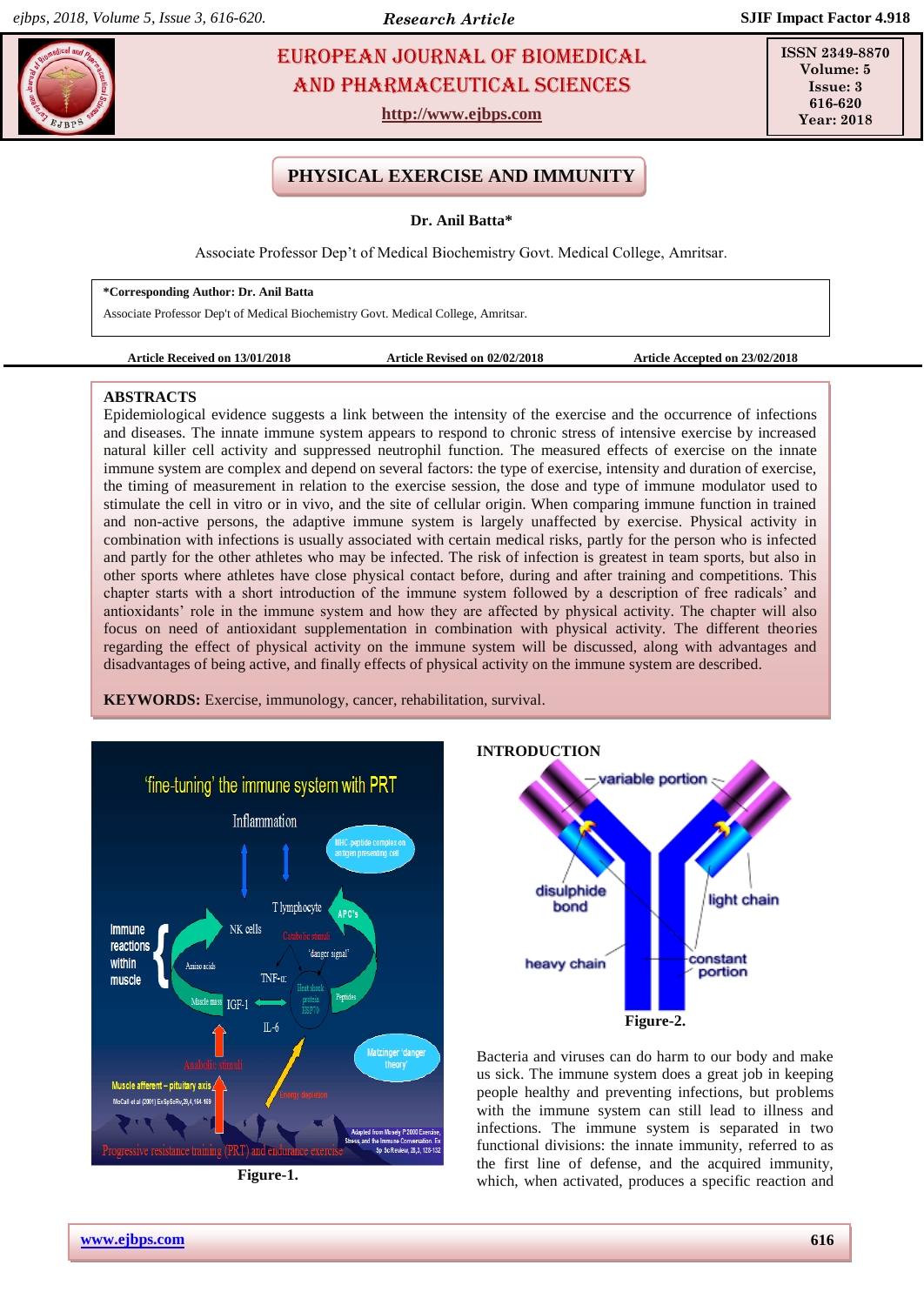immunological memory to each infectious agent. As the quadrennial sporting jamboree that is the summer Olympic Games fast approaches, athletes from all over the world will be training hard towards achieving a lifetime's ambition. While we at home marvel at athletes' abilities to perform faster, higher and stronger than ever before, what many will not realize is that intense exercise has dramatic effects on the host immune system. Indeed, strenuous exercise elicits immunological changes similar to many clinical stresses such as trauma, burns, surgery and sepsis. Specifically, a substantial body of work accumulated over the last 20 years has shown that intense endurance exercise, such as running, swimming, cycling or rowing, results in a profound leukocytosis<sup>[3]</sup> due to increases in the numbers of neutrophils, T and B lymphocytes, and NK cells in the systemic circulation.<sup>[1,2]</sup> Furthermore, in the post-exercise recovery period a marked alteration in the proportions of circulating immune cells is observed, with several immune cell populations decreasing to below preexercise levels.<sup>[4]</sup> Additionally, the functions of many of these immune cell types are also altered following exercise.<sup>[1,2]</sup> These changes have led to the idea that this recovery period from intense exercise presents a window of opportunity for infectious agents to gain a foothold, although convincing epidemiological data for this are lacking.

#### **Innate immune system**



The innate immune system consists of anatomic and physiological barriers (skin, mucous membranes, body temperature, low pH and special chemical mediators such as complement and interferon) and specialized cells (natural killer cells and phagocytes, including neutrophils, monocytes and macrophages.<sup>[1]</sup> When the innate immune system fails to effectively combat an invading pathogen, the body produces a learned immune response. Leukocytes (also known as white blood cells) form a component of the blood. They are mainly produced in the bone marrow and help to defend the body against infectious disease and foreign materials as part of the immune system. [4] There are two basic types of leukocytes; the phagocytes, which are cells that chew up invading organ‐ isms, and the lymphocytes, which

allow the body to remember and recognize previous invaders.<sup>[1]</sup> Granulocytes along with monocytes protect us against bacteria and other invading organisms, a process that is called phagocytosis (ingestion). Only cells participating in the phagocytosis are called phagocytes. The granulocytes are short lived.

After they are released from the bone marrow they can circulate in the blood for 4 to 8 hours. Then they leave the blood and enter into the tissues and can live there for 3 to 4 days.  $\left[11\right]$  If the body is exposed for serious infections, they live even shorter. The numbers of granulocytes in the blood depends on the release of mature granulocytes from the bone marrow and the body's need for an increased number of granulocytes (i.e. during infection). If a bacterial infection occurs, the neutrophils travel to the infected area and neutralize the invading bacteria.<sup>[7]</sup> In those cases, the total number of neutrophil granulocytes is high. The eosinophil granulocytes do not phagocytize and are more important in allergic reactions. The same is the case with the basophil granulocytes; they contain histamine and heparin and are also involved in allergic reactions. The eosinophil granulocytes do not phagocytize and are more important in allergic reactions. The same is the case with the basophil granulocytes; they contain histamine and heparin and are also involved in allergic reactions. The eosinophil granulocytes do not phagocytize and are more important in allergic reactions.<sup>[6]</sup> The same is the case with the basophil granulocytes; they contain histamine and heparin and are also involved in allergic reactions. Monocytes (another type of white blood cell) are produced by the bone marrow from hematopoietic stem cell precursors called monoblasts.<sup>[8]</sup> When the monocytes leave the blood barrier, they differentiate in the tissues and their size and characteristics change. These cells are named macrophages.

#### **The acquired immune system**

Adaptive immunity involves the lymphocytes and develops from early childhood. Adults are exposed to diseases or are immunized against diseases through vaccination. The main cells involved in acquired immunity are the lymphocytes, and there are two kinds of them: B lymphocytes and T lymphocytes; both are capable of secreting a large variety of specialized molecules antibodies and cytokines) to regulate the immune response.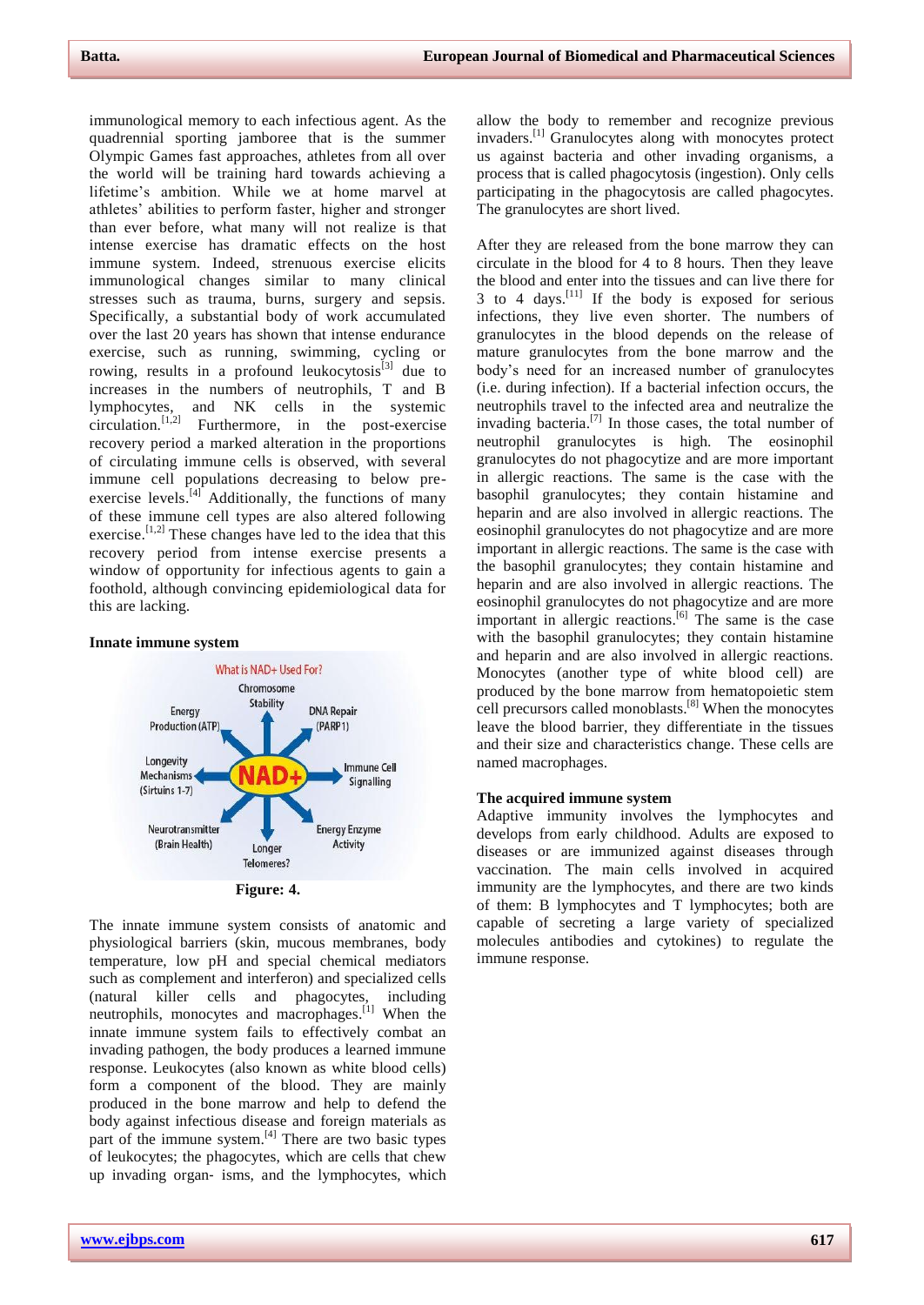

#### **C - reactive protein (CRP)**

C-reactive protein (CRP) is an acute phase protein presented in the blood and rises in response to inflammation. Its physiological role is to bind to phosphocholine<sup>[9]</sup> expressed on the surface of dead or dying cells to activate the complement system. The complement system is the name of a group of plasma proteins, which are produced by the liver, and is an important part of the innate immune system. The complement system has an important role in the fight against bacteria and virus infections. A blood test is commonly used in the diagnosis of infections. [12] The level of CRP rises when an inflammatory reaction starts in the body. Blood for analysis may be taken by a finger prick and can be analyzed quickly. The level of CRP increases in many types of inflammatory reactions, both infections, autoimmune diseases and after cellular damage. After an infection, it takes almost half a day before the CRP increase becomes measurable. During the healing process the level of CRP decreases in a relatively short time  $(\frac{1}{2}h \sim 12{\text -}24$  hours in the blood). Bacterial infection can increase CRP to over 100 mg/L, while during viral infections the values are usually below 50 mg/ $L^{[8]}$  This distinction between bacteria and viruses are often useful because antibiotics (such as penicillin) have no effect on viral infections, but can often be very useful in bacterial infections. Recent investigations suggest that physical activity reduce CRP levels. Higher levels of physical activity and cardiorespiratory fitness are consistently associated with 6 to 35% lower CRP levels.<sup>[3]</sup> Longitudinal training studies have demonstrated reductions in CRP concen‐ tration from 16 to 41%, an effect that may be independent of baseline levels of CRP, body composition, and weight  $loss^{[3]}$ 

#### **Anticancer Therapy and the Immune System**

In Cancer Survivors Cancer treatments have been shown to have dramatic effects on several immune system components in cancer survivors. In general, although the

results are not entirely consistent, cancer therapies tend to be immunosuppressive. For example, Head et al. reported that breast carcinoma survivors who received chemotherapy demonstrated significantly impaired T and B cell response to mitogenic stimulation.18 In addition, Haku et al. reported that platinum-containing systemic chemotherapy significantly reduced the number of alveolar macrophages in survivors with lung carcinoma. $\left[1,9\right]$  Fludarabine, a nucleoside drug used in hematologic cancers, produces a profound and persistent depletion in T cell (CD4) populations.<sup>[2,10]</sup>

#### **Immune System Response to Tumors**

The immune system protects against destructive forces either from outside the body (e.g., bacteria, viruses, and parasites) or from within (e.g., malignant and autoreactive cells). It comprises two functional divisions that work together in a coordinated manner. The innate immune system consists of cellular components, soluble factors, physical barriers, and the reticuloendothelial system.<sup>[6]</sup> It provides a first line of defense against foreign pathogens while an acquired immune response is activated.[7] The acquired immune system produces a specific reaction and immunologic memory to each pathogen and comprises cellular components and soluble factors.[6] The innate and acquired immune systems are illustrated in Figures 2 and 3, respectively.

These cancers include non-Hodgkin lymphoma, Kaposi sarcoma, anal carcinoma, and cervical carcinoma.11 other findings, however, seem to challenge the tenets of the immune surveillance theory. For example, although individuals receiving immunosuppressive drugs show an increased incidence of immune system cancers, they do not show an increased incidence of other common cancers such as lung, breast, and colon carcinoma.<sup>[6]</sup> Although the immune surveillance theory remains controversial, it is clear that both acquired and innate immune system components are able to produce an anticancer response to tumor cells. [6]

The acquired immune system must recognize tumor antigens in order to mount an anticancer T cell response. Tumor antigens located on tumor cells are either tumorspecific transplantation antigens (TSTA) or tumorassociated transplantation antigens (TATA).<sup>[6]</sup> TSTA are unique to tumor cells and absent on normal cells. In contrast, TATA are not unique to tumor cells in that they are expressed on normal cells during fetal development, but are usually not expressed in adults.<sup>[6]</sup>

#### **Radiotherapy**

Radiotherapy can also depress several components of the immune system in cancer survivors. In particular, radiotherapy has been shown to cause significant reductions in both NK cell cytolytic activity in breast carcinoma survivors 24 and the number of NK cells (CD3–CD16CD56) in colorectal carcinoma survivors. 25 Similarly, Garzetti et al. reported that Stages I and II endometrial carcinoma survivors who received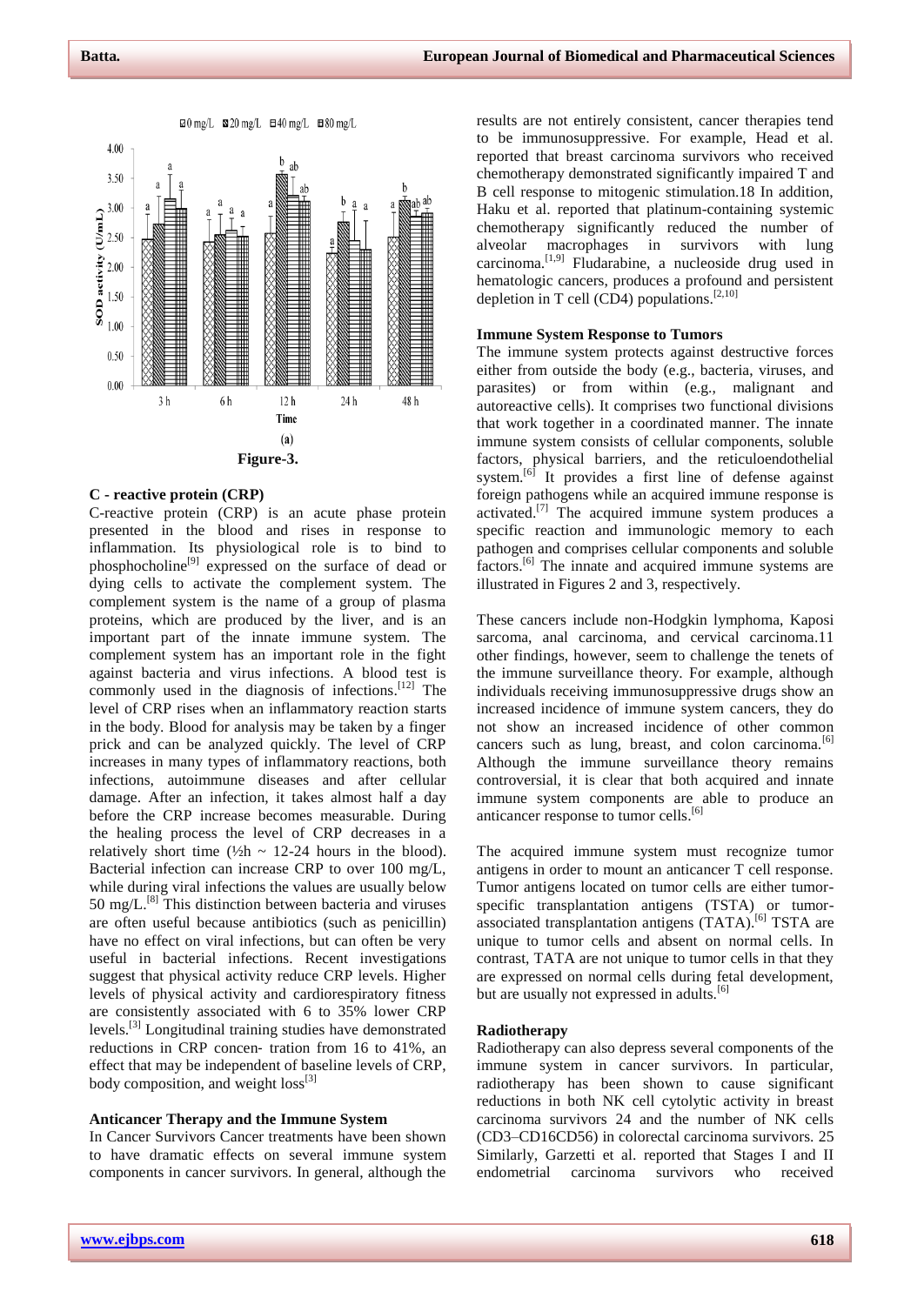radiotherapy demonstrated a significant reduction in NK cell cytolytic activity.<sup>[2,6]</sup> Squamous cell lung carcinoma survivors who received radiotherapy have been shown to have significant reductions in the total number of lymphocyte, T cells (CD4, CD8), and T cell proliferation in response to mitogenic stimulation.<sup>[2,7]</sup> Furthermore, radiotherapy has been shown to reduce total lymphocyte counts, T cells (CD4, CD8), T cell (CD4/CD8) ratios, and T and B cell proliferation responses to mitogenic stimulation in survivors with squamous cell carcinoma of the oral cavity.



#### **Surgery**

Surgery is another cancer treatment modality that has been shown to suppress immune system function. More specifically, immune system components that have been shown to be impaired after surgical interventions include monocytes phagocytosis, antigen presentation and superoxide release, B cell immunoglobulin production, T cell response to mitogen stimulation, and IL-2 production.<sup>[2,9]</sup> In addition, Uchida et al. reported that breast carcinoma survivors who received modified radical mastectomies had significantly reduced NK cell cytolytic activity that remained for more than two weeks following surgery.30 Presently, however, there is limited research linking changes in immune system function during or after anticancer therapy to important cancer outcomes such as complications and/or the risk of recurrence.<sup>[8]</sup> Nevertheless, preliminary studies indicate that the immunosuppressive effects of primary therapy may indeed be relevant. For instance, Head et al. showed that the magnitude of the decrease in the number of neutrophils and lymphocytes that occurred during chemotherapy was associated with disease relapse.



#### **Intervention**

Physical exercise interventions several physical exercise interventions were utilized. All six studies initiated exercise that was consistent with current guidelines recommended for the development of physical fitness in cancer survivors.42 The frequency of the exercise was five times per week for two studies<sup>[8,9]</sup> and three or four times per week for an additional two studies.40,41 Other studies reported an exercise training frequency of seven times per week36 and 10 times per week.37 The intensity of the exercise was between 60% and 80% of each subjects' maximum heart rate in five out of six studies. $[3-4]$ 

### **RESULTS**

RESULTS In general, the studies that examined the effect of physical exercise training on immune system function in cancer survivors reported favorable outcomes. The subjects assigned to the physical exercise training group had lower heart rates during a fixed sub maximal load, increased 16-minute walk distances, and increased leg strength compared to the control group after the exercise intervention.40 In addition, trained subjects had a decreased loss of physical performance36 and increased aerobic power41 compared to untrained subjects. Three studies did not report changes in cardiorespiratory fitness and/or muscular strength. $^{[3]}$ Similarly, the studies reported favorable immune system outcomes. More specifically, four out of six studies reported statistically significant improvements in immune system function as a result of exercise. The immunologic benefits that have been shown include improvements in NK cell cytolytic activity, $^{[7]}$  monocytes function,<sup>[9]</sup> proportion of circulating granulocytes, 39 and duration of neutropenia.<sup>[3,6]</sup> Notably, these statistically significant results occurred in the studies despite the fact that they had an average of only 28 participants each. In contrast, two studies found no statistically significant improvements in immune function as a result of exercise. In fact, Nieman et al. found no statistically significant